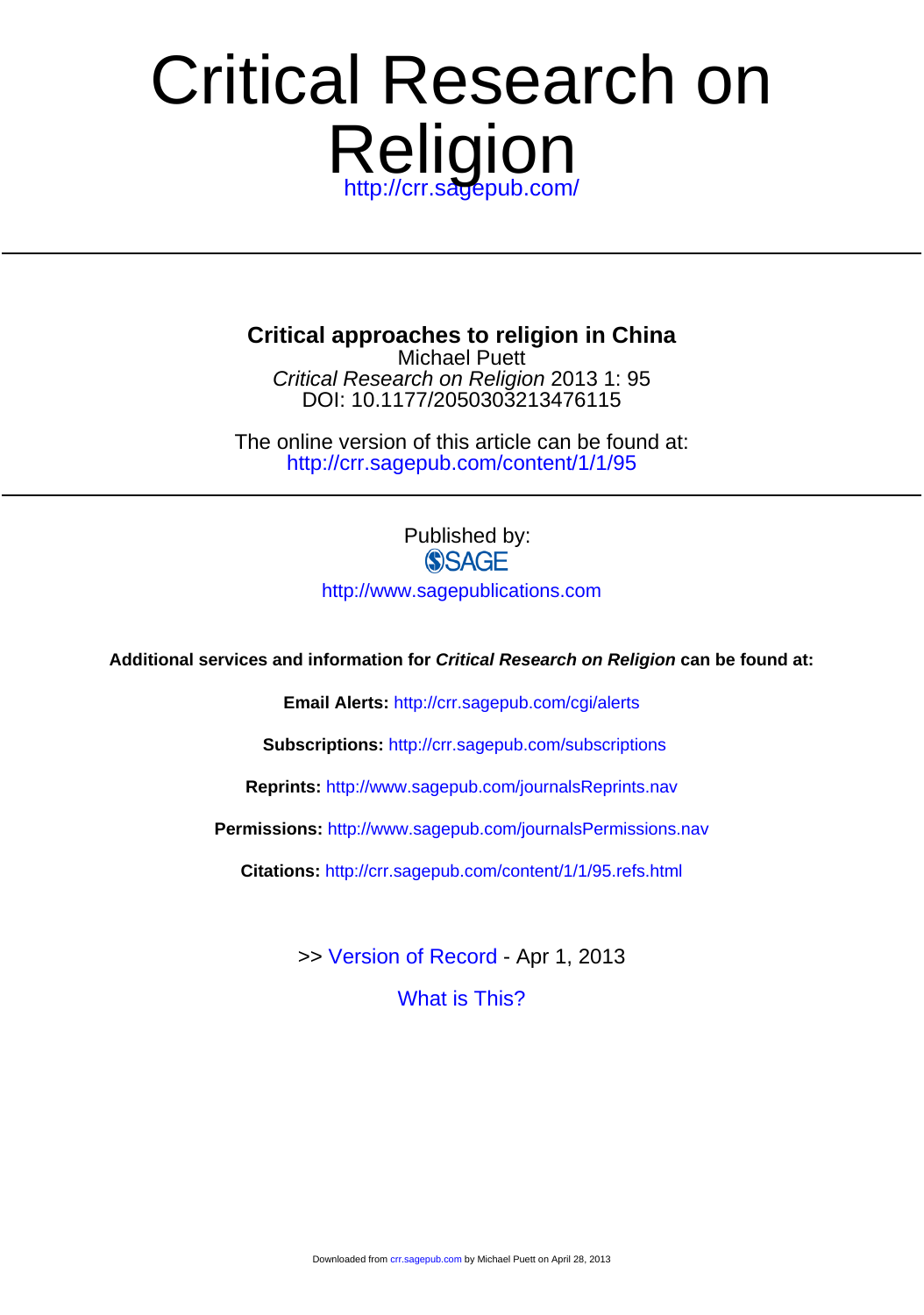Article



## Critical approaches to religion in China

1(1) 95–101 (C) The Author(s) 2013 Reprints and permissions: sagepub.co.uk/journalsPermissions.nav DOI: 10.1177/2050303213476115 crr.sagepub.com



Michael Puett

Harvard University, USA

### Abstract

This is a discussion of possible approaches for the critical study of Chinese religions.

### Keywords

China, ritual theory, theories of religion

At first glance, the religions of classical China would appear to fit very well within the categories that have often been used to analyze religious practices from societies labeled as ''pre-modern'' and ''traditional.'' I will try to claim, however, that this first impression is potentially misleading, albeit in a somewhat counter-intuitive way. But my primary goal will be to argue that one finds in classical China an indigenous body of theory that may force us to re-think some of these categories themselves and that could thus helpfully contribute to a critical theory of religions in general. In order to develop this argument, it will be helpful first to discuss some of the general categories concerning so-called traditional religions that have been so influential thus far.

Analyzing possession rituals in Madagascar, Maurice Bloch once argued that the rituals served to allow the elders to speak the words of the ancestors. As he elaborated:

In the political context the elder has to fight off rivals. However, in the role of religion this is not necessary any more. Indeed one can say that a political event becomes religious when individual power struggles have become unnecessary. Formalization thus not only removed what is being said from a particular time and particular place, it has also removed it from the actual speaker, and thus created another supernatural being which the elder is slowly becoming or speaks for. The creation of this other supernatural being is best seen in possession, where the notion that two beings are present, one supernatural and one natural, is explicit. The elder is transformed into an ancestor speaking eternal truth; this transformation seems to me the articulation between traditional authority and religion. (Bloch, 1989: 44–45).

Corresponding author: Michael Puett, Harvard University, Barker Center, Cambridge, MA 02138, USA. Email: puett@fas.harvard.edu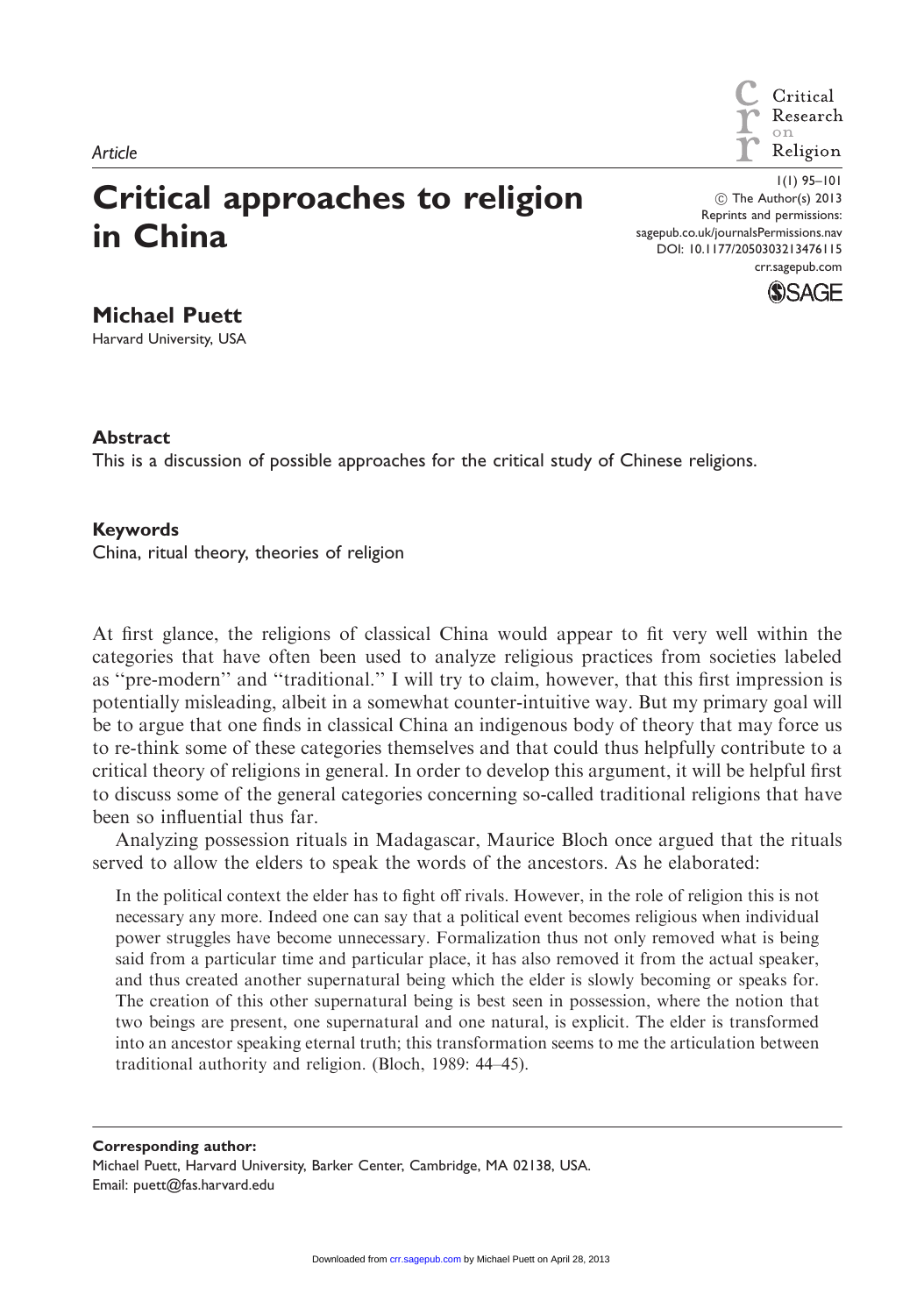A momentary hierarchy in a contingent world of political conflict is rendered enduring by making it seem divinely sanctioned: the elder speaks not as a political actor but as an ancestor speaking an eternal truth.

Such a theoretical move is a common one in much of twentieth century critical theory concerning religion: looking at the religious beliefs of a given area, and then unmasking those beliefs as ideological constructs that serve to render a given social order as either natural or divinely sanctioned. As Durkheim had famously defined the sacred:

Society in general, simply by its effect on men's minds, undoubtedly has all that is required to arouse the sensation of the divine. A society is to its members what a god is to its faithful. A god is first of all a being that man conceives of as superior to himself in some respects and on whom he believes he depends. (Durkheim, 1995: 208).

The sacred, in short, is society in disguised form.

Much of the force of this unmasking lies in the underlying humanistic impulse: what earlier, pre-modern societies saw as a world controlled by divine figures and/or ancestors is actually, the analyst argues, a contingent world of social relations. The often implicit normative argument would then hold that, once humans realize this, they would be better able to order the world according to their own interests. Such critiques often rely on a pre-modern/modern divide, with modernity being defined as the moment when this disguise is unmasked, allowing the social scientist to see the sacred for what it is: society.

At first glance, classical Chinese religious practices would appear to call out for such an unmasking. In classical China, perhaps to an even greater degree than in Madagascar, ancestral rituals were integrally related to a society organized around partriarchal lineages. At least part of the political culture of classical China also involved a claim that the ruler was the Son of Heaven and the father and mother of the people—rulership thus being defined as a divinely-sanctioned order, with the various partriarchal lineages being unified by the ruler into a single lineage order connected to Heaven.

But what is peculiar about these religious practices in China is the degree to which the unmasking is so, well, easy. Allow me to give another example before I make the point. The above example dealt with the divine understood in ancestral lines. But there are other images of the divine as well. Another common one is of the divine organized into a bureaucracy—mirroring, needless to say, the imperial bureaucracy of humans on earth. Here, the unmasking would require us point out that the human bureaucracy of the state is being given divine sanction.

In other words, rituals of patriarchal lineages involve gods defined in ancestral terms. Rituals of a bureaucratic state involve gods defined in bureaucratic terms. And so on—by now the pattern is becoming clear. As Arthur Wolf argued long ago, ''The most important point to be made about the Chinese religion is that it mirrors the social landscape of its adherents'' (Wolf, 1974: 131). Or, as Robert Hymes has put it more recently:

What were the Chinese gods? Were they heavenly officials, governing the fate and fortunes of their worshippers as China's own bureaucracy governed their worldly lives? Or were they personal beings: patrons, or parents or guardians, offering protection to those who relied on them?...Two models informed how the Chinese saw gods, and whether they were bureaucrats or personal protectors depended on and still depends on who worships them or who tells about them, in what context, and to what purpose. (Hymes, 2002: 1)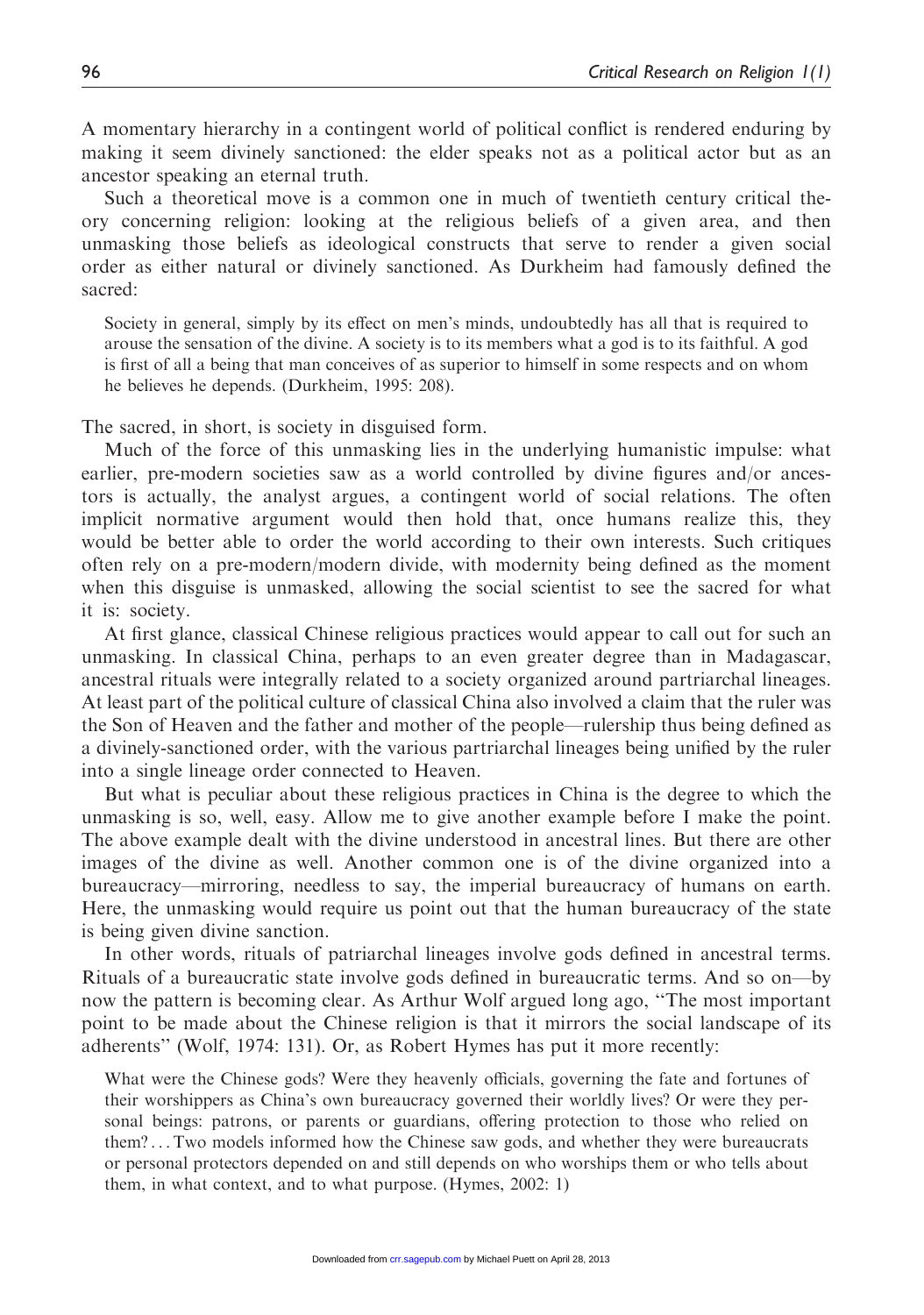unmask them as doing?

In short, the divine world is a perfect mirror of whatever the social arrangement of the participants happens to be. Far from naturalizing or giving divine sanction to what is in fact a contingent world of social relations, the divine order itself appears to be fully contingent, and explicitly dependent on the social arrangements that are quite openly seen as contingent as well. The contingent social arrangements, in other words, are clearly seen to be such, and the divine is explicitly seen as being defined by these contingent social relations. So, in short, what are we to unmask, if the practices are already explicitly doing what we would want to

It is often the case that an analyst states that the culture she or he is studying fails to fit this or that theoretical model, and the model is then said to be in need of re-working. In the case at hand, however, the interesting issue is the opposite: religious practices in early China often involve doing precisely what recent Western theories say they should, except that what the theorists will read as the real stuff—the stuff that is being unmasked by the theorist—is often precisely what the early practices are trying to do. If Durkheim thinks that the divine is being created in the form of humanity because believers are unknowingly discussing society through the divine, the early Chinese practices involve an explicit attempt to transform the divine into forms that resemble those found in society—whether those be bureaucratic or personal. And if a contemporary analyst wants to argue that religious practices are in fact creating the gods that the believers think they are worshipping, in early China the claim was explicitly that this is precisely what the practices are doing: they are creating the gods, at least in the sense of transforming the divine powers into relations based explicitly on the social world of the worshippers. In short, what a contemporary analyst might want to unmask is precisely what the practices are openly doing.

To discuss the implications of this, allow me first to delve a bit into classical Chinese political theology. In classical China, divine powers were not commonly seen as stable or as constitutive of a normative order. On the contrary, the most common figures that one had to deal with were called *gui*—best translated as either "ghosts" or "demons." As the translation of "ghost" implies, those *gui* whose origin was known were usually deceased humans—deceased humans who would haunt the living and, in their anger and resentment, throw down harm upon the living. One would often encounter other *gui* as well whose origins one would not know. These may or may not have been deceased humans, but they are clearly highly dangerous and demonic powers. Beyond these were the higher spirits above. These tended to be more powerful than the *gui*, but also more indifferent to the world of humans below. If the problem in dealing with gui was one of dealing with angry and resentful demonic presences, the problem of dealing with spirits is that they tended to be indifferent and unconcerned with humans altogether.

Humans, moreover, had tendencies toward being both resentful and/or indifferent toward other humans as well. (Indeed, a common view of death at the time involved the view that the energies that would make up the ghosts and the spirits were already within living humans.) Rituals were attempts to domesticate humans and help them forge better relationships with each other, and rituals dealing with ghosts and spirits equally involved attempts to domesticate them and draw them into webs of relationships with humans. In both cases, the rituals were explicitly seen as constructing a world of relationships from what had otherwise been a world of either intense conflict or indifference.

With the ghosts and spirits, the goal would be to transform the figures into ancestors who would then relate to the humans as lineage relatives, or into officials in a celestial bureaucracy, or into personal gods and goddesses. With the living humans, the goal would be to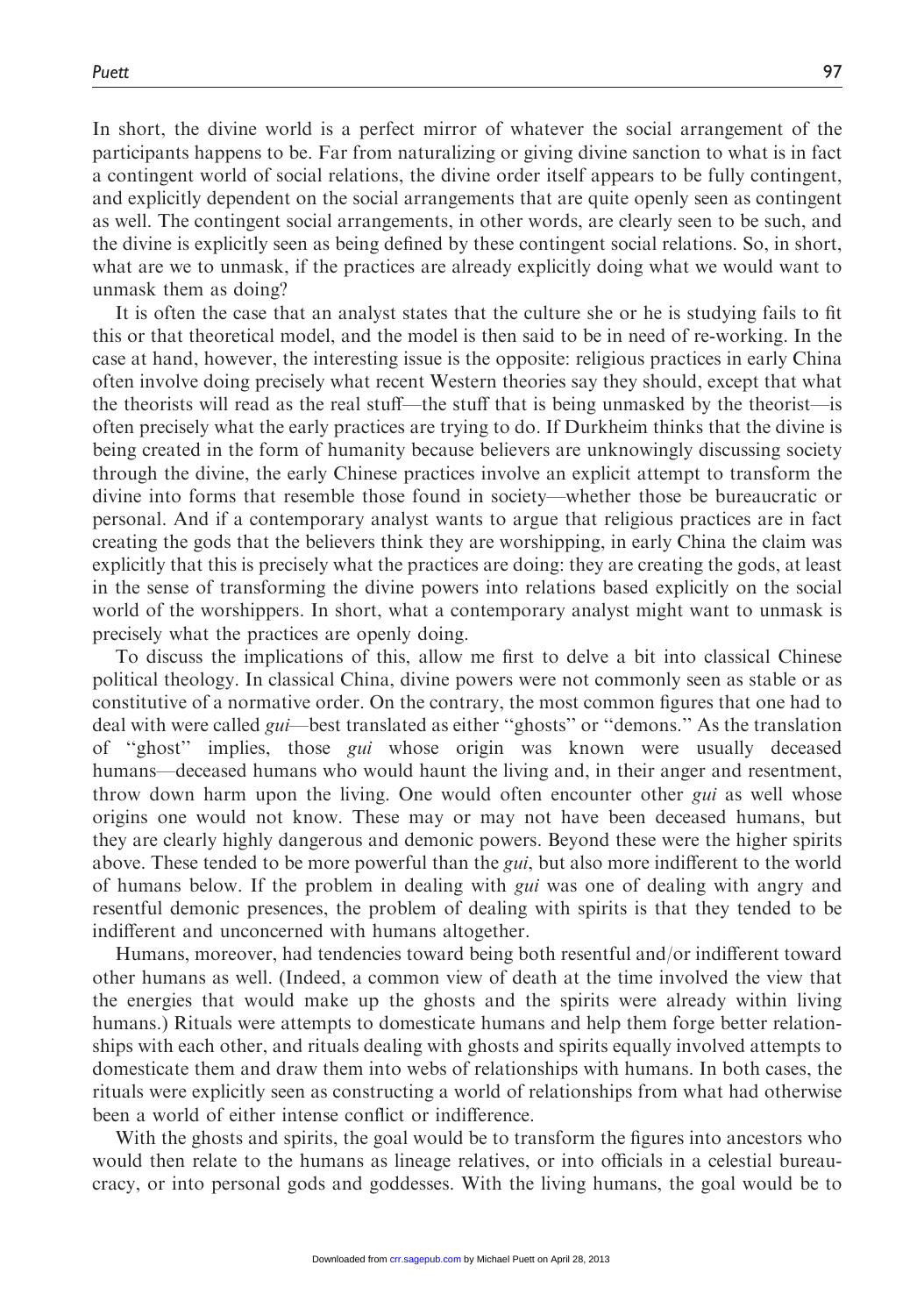domesticate the dispositions of the humans such that they could also relate to each other in these lineage, official, and personal forms.

But this domestication was always limited. Within rituals, one would try to transform the participants (both human and divine), but, even if this transformation was successful, one would still have to leave the ritual space. Ritual, then, was a recurrent attempt to create, even if for limited periods of time, an artificial, constructed world of perfect lineage relationships, of perfect bureaucratic efficiency, of perfect personal connections. But the efforts were always seen as doomed.

As some colleagues and I have argued elsewhere, ritual in China (and not just China) often operates not in a register of belief but rather in a register of ''as if'' (Seligman et al., 2008). Within the ritual space, one is trying to act ''as if'' the world being created in that ritual space were a true one. One tries to have the dispositions required to relate to the other participants within the ritual space in the proper ways required of that ritual. One of the most famous statements to this effect is from the Analects of Confucius:

He sacrificed as if present. He sacrificed to the spirits as if the spirits were present. The master said, ''If I do not participate in the sacrifice, it is as if I did not sacrifice.'' (Lunyu, 3/12)

The concern is not with belief but rather with creating a ritual space wherein one can act as if a certain situation were the case. But, and this is the key point, the ritual itself serves to underline this ''as if'' quality. The ritual operates precisely by emphasizing the disjunction between the world being created by the ritual space and the world that exists outside of that ritual space.

Let us return to the issue of possession mentioned above. One of the most significant possession rituals in classical China also involved ancestors. But the key of the ritual was not to convince the audience to see the elder as some kind of ancestral and enduring authority figure. On the contrary, the organization of the ritual involved an explicit underlining of the fact that the ritual space was fully disjunct from the world outside of it. Imagine a scenario where a ruler has passed away. His son thus becomes the ruler, and the deceased father must be made into an ancestor. In the rituals involved in this, it is the grandson (the living ruler's son) who impersonates the deceased:

Now, according to the way of sacrificing, the grandson acted as the impersonator of the king's father. He who was made to act as the impersonator was the son of he who made the sacrifice. The father faced north and served him. By means of this, he made clear the way of a son serving his father. This is the relation of father and son (''Ji tong,'' Liji, 131/26/14).

The son plays the role of the grandfather, and the father—the living ruler—plays the role of the son to his father—who is actually his own son. And it is precisely through this reversed role-playing that the relation between father and son—the living son to his living father, and the living father to his deceased father—is made clear.

The reversed role-playing is, clearly, based upon a disjunction between such ritual roles and those outside the ritual space—a disjunction that is in fact strongly emphasized by underlining the difference between the ritual space and the world outside it:

The ruler met the victim but did not meet the impersonator. This avoided impropriety. When the impersonator was outside the gates of the temple, then he was seen as a subject; when he was inside the temple, then he was fully the ruler. When the ruler was outside the gates of the temple,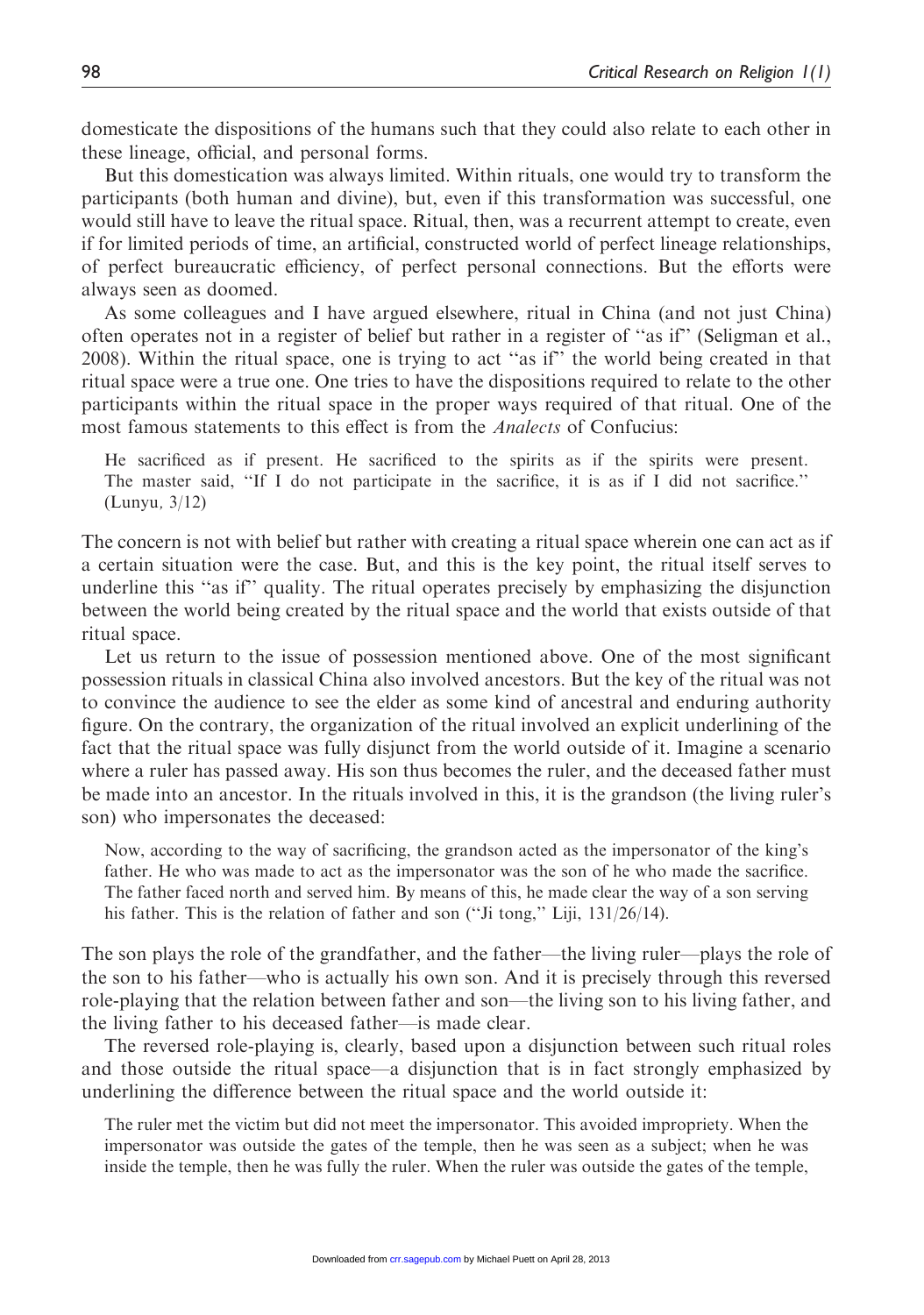he was seen as the ruler; when he entered the gates of the temple, he was fully the son. Therefore by not going outside, he made clear the propriety of ruler and subject (''Ji tong,'' Liji, 131/26/13).

Just as the reversed role-playing of the father and son is precisely the way to inculcate the relationship of father and son, so is the reversed role-playing of ruler and subject the proper way to inculcate that relationship as well.

In both cases, it is the disjunction that is emphasized. The goal is not to convince the populace that the ruler is in fact closely related to an enduring ancestral figure. Nor is the goal even to convince the participants in the ritual that the ruler is closely linked to an enduring ancestral figure: the role reversal ensures that the participants could not conceivably confuse their non-ritual social roles with those roles they take on within the ritual. The concern is rather to use the ritual space to alter the relationship between the participants: they reverse roles and then relate to each other as if they had a proper relationship. If the deceased father does join the ritual as well, then the same points would hold: instead of being a dangerous ghost, the role reversal would help to transform him into being a proper father to his living son, just as the father is learning to be a proper father to his son and the son is learning to be a proper son to his father. The clear assumption is that none of these participants have a proper relationship outside of the ritual space: fathers are not always good fathers to their sons and vice versa, the living and deceased do not always relate well to each other, and rulers and subjects do not always play their proper roles. But, strongly emphasizing that disjunction, the participants are then asked to act as if they do maintain these proper relationships, and to develop the dispositions proper to them. The perfect patriarchal lineage is thus explicitly posed in the ritual itself as a ritual construct, and one that by definition is not seen as existing outside the ritual in either the human or divine spheres.

What I have quoted from here is not a description of the ritual but rather a body of ritual theory from classical China.<sup>1</sup> But what is interesting to note here is that this body of ritual theory arose not, as much of twentieth century Western ritual theory arose, from an attempt to unmask the workings of ritual—workings that would be seen as serving to inculcate a contingent social order into an enduring belief system. On the contrary, the indigenous theories that arose in classical China were based upon working out the implications of the ways that rituals were explicitly operating, and thus emphasizing the disjunction between the world of ritual and the world of the everyday.

The theories, moreover, were explicitly humanistic, but not in a debunking sense: the goal was a human effort to domesticate both the human and divine realms, in an effort that was seen as always doomed to ultimate failure. Moreover, the political theology was not based on a belief structure about the divine figures. As we saw in the quotation above attributed to Confucius, the rituals could be seen as working quite apart from whether or not the spirits really took part in them.

The same body of theories would also explicitly present the formation of the ruler as the Son of Heaven in the same way: the goal was not to instill a belief that Heaven had in fact given birth to the ruler. The goal was to create a ritually constructed relationship of lineage between Heaven, the ruler, and the populace—a relationship that would be seen along the same ''as if'' lines: the participants should act as if Heaven was the father of the ruler and the ruler the father and mother of the people, ritually developing the proper dispositions that such a constructed lineage relationship would require.<sup>2</sup>

This is why, as noted above, the cultural force of a critical unmasking fails to work with these practices: a humanistic unmasking of an ideological attempt to create a belief in some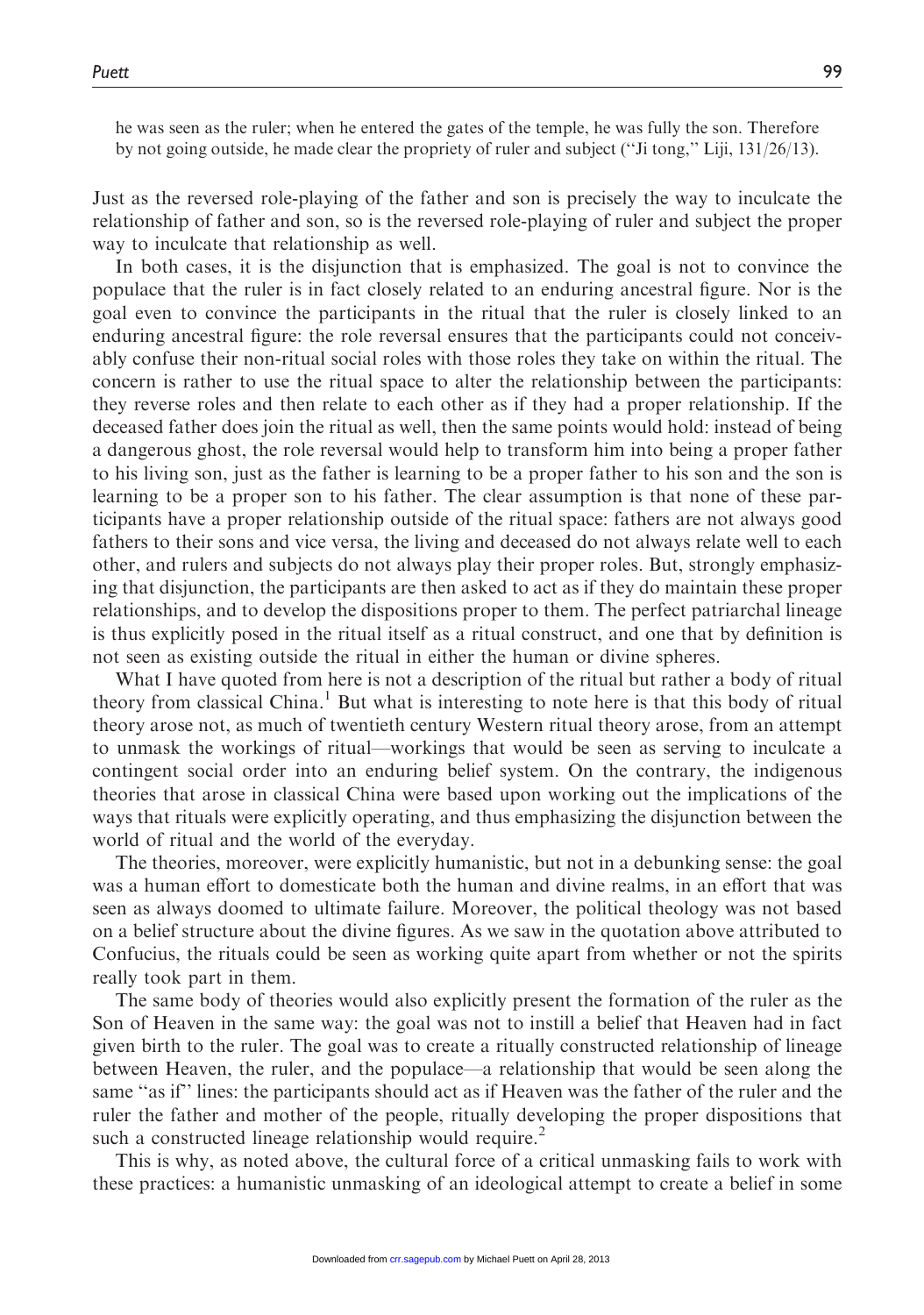kind of an enduring order of divine sanction or ancestral precedent misses the point. Indeed, if one looks for indigenous critical theories posed in opposition to those theories that we have been discussing thus far, one sees quickly that the cultural force for critique often went the other way. For example, many of the millenarian movements that developed in China did so precisely out of a claim that there were in fact good deities that created the world and ruled over it properly, thus creating a moral cosmos in which the good were rewarded and the bad punished. The unmasking would thus be aimed at the domesticating practices of the day. For example, the *Xiang'er* commentary, one of the early millenarian texts, argued that sacrificial practices, far from transforming a dangerous and/or indifferent world, were in fact empowering the demons at the expense of the higher and beneficent deities who did not eat sacrifices (Puett, 2004). Indigenous critical theories, in other words, were often the ones that were intentionally theological in opposition to the common practices of the day.

This brings us to our larger theoretical point. As figures like Talal Asad (1993) and Tomoko Masuzawa (2005) have argued, many of our current ritual theories are based in part on a Protestant political theology. And it would appear that such a theology may still haunt some of our critical theories of religion as well. More specifically, some of our critical theories may be overly tied to Protestant definitions of belief and to culturally specific definitions of divinity and humanity. Hence, the characteristic move of reading humanism as a distinctly modern phenomenon, of reading humans within traditional societies as having believed in a transcendental world controlled by enduring divine and/or ancestral figures, and of seeing the project of a critical theory of religion to unmask these beliefs as in fact ideologies reifying a given societal hierarchy.

One of the things that is exciting in dealing with Chinese religions is that one has indigenous ritual theories, and hotly debated ritual theories at that, dealing with precisely these issues of how rituals operate and why rituals do and do not work. And these should become part of our theoretical discussions. In other words, I would like to argue that part of what would be exciting for a critical approach to Chinese religions is not just that Chinese religions would be an interesting object for our analyses (although that is certainly the case), but that in China one finds indigenous theories that themselves should be taken seriously as theory. Taking such indigenous theories seriously as theory and bringing them into our discussions would therefore help us to note the degree to which some of our current understandings are still based upon implicitly Protestant political theologies. And ritual theories based on different political theologies might bring to the fore new and exciting issues for critical theory in general. In short, I would like to argue that developing critical approaches to the study of Chinese religion should involve not simply taking Chinese religions as the object of our study but also allowing our critical theories to be expanded and challenged by the indigenous theories of religion found in China and elsewhere.

#### **Notes**

- 1. The ritual theory is collected in the *Records of Rites* (Liji  $\frac{1}{h}$ ), compiled by the first century BCE and defined as one of the ''Five Classics.''
- 2. For fuller discussions of these rituals theories, see Puett (2005, 2010).

#### References

Asad T (1993) Genealogies of Religion: Discipline and Reasons of Power in Christianity and Islam. Baltimore: Johns Hopkins University Press.